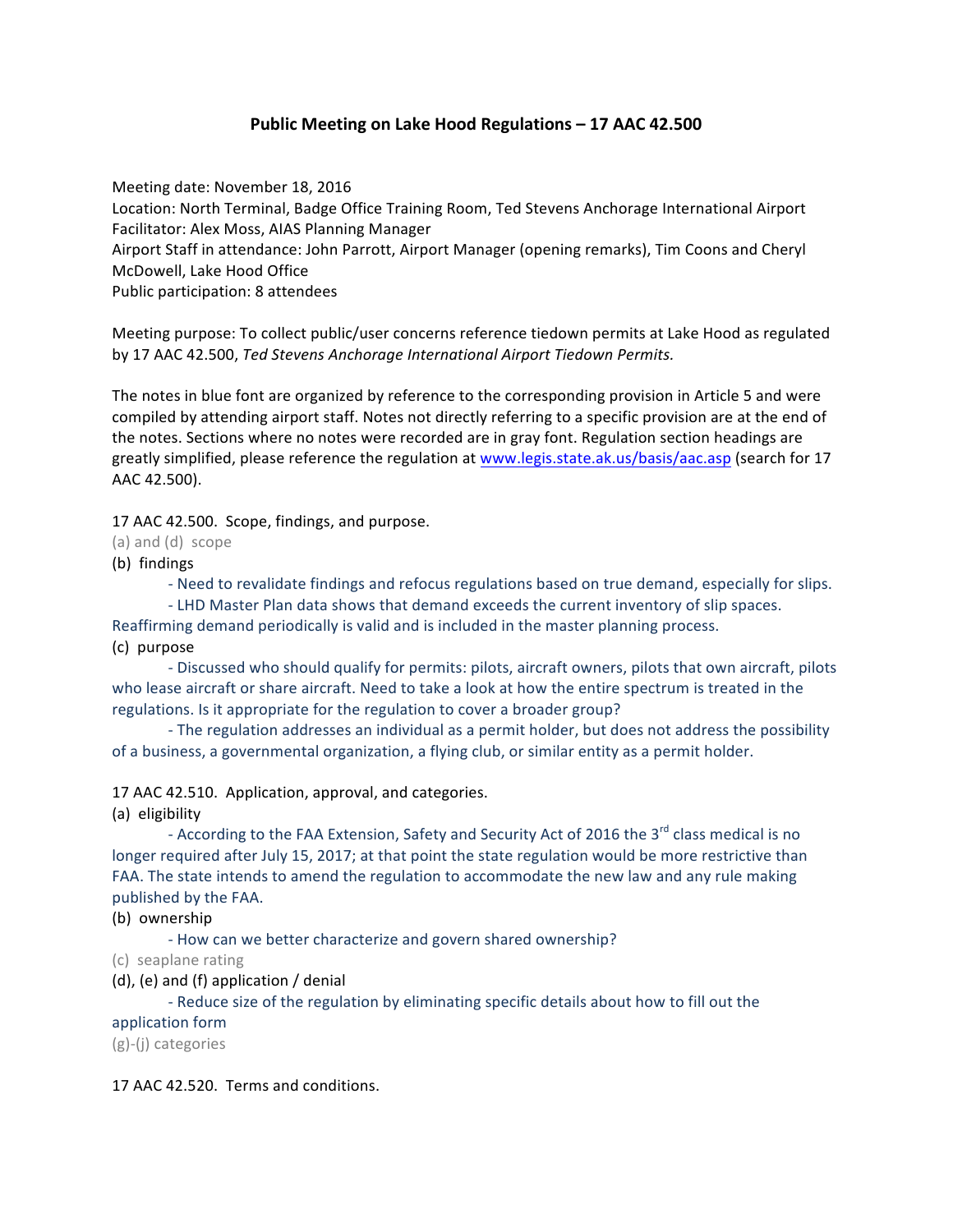$-$  General consensus for a use it or lose it approach to permitted spaces, although we need to work on the reasonable, measureable, and enforceable parameters for minimum use.

- (a) (b) duration
- (c) fee

#### (d) sublet

– Need a procedure to better enforce this restriction; subletting was reported by the group to be a common occurrence.

(e) airworthy aircraft 

### (f)-(i) space maintenance/improvements

- Minimize the State's involvement for tree removal. Permittee should be allowed to remove trees using their judgement.

- (j) and (k) occupy space  $w/owned$  airworthy aircraft
- (I) transient parking pool
- (m) and (n) medical/pilot certification expiration
- (o) and (p) flight activity / configuration requirements

- The rules to retain a slip are too strict. Eliminate all requirements except proof of aircraft ownership. Other opinion – prefer activity based restrictions to keep the pilot focus of the regulation. (q) and (r) enforcement

– Need to calculate how much it will cost to enforce the regulation as is and amend to something more affordable and that is targeted to achieve the purpose in  $42.500(c)$ 

- (s) and (t) death of permittee
- (u) expiration / cancelation of permit

- Add a notice of termination prior to expiration of permit (30 days?) and allow up to ten days following expiration to vacate. Need more enforcement with the regulation as written.

(v) extensions

#### 17 AAC 42.525. Permit limitations.

(a) commercial use – currently can have a "commercial" permit, but the permittee must be a qualified individual. A non-individual commercial permit might offer the state greater management flexibility as well as creating a better business model for the commercial operators who may not be advantaged by a leasehold. 

(b) and (c) multiple permits

(d) and (e) multiple permittees or owners

### 17 AAC 42.530. Application for subsequent permit.

#### $-$  Reduce this section down considerably

- (a) application timing
- (b) and  $(c)$  approval / denial

17 AAC 42.540. Switch-list procedures.

- (a) purpose
- $(b) (d)$  list priority
- (e) offering of switch
- $(f)$ ,  $(g)$ , and  $(h)$  no contact or action by permittee for acceptance
- (i) list confirmation

 $(i)$  and  $(k)$  name removal

### 17 AAC 42.550. Wait-list procedures.